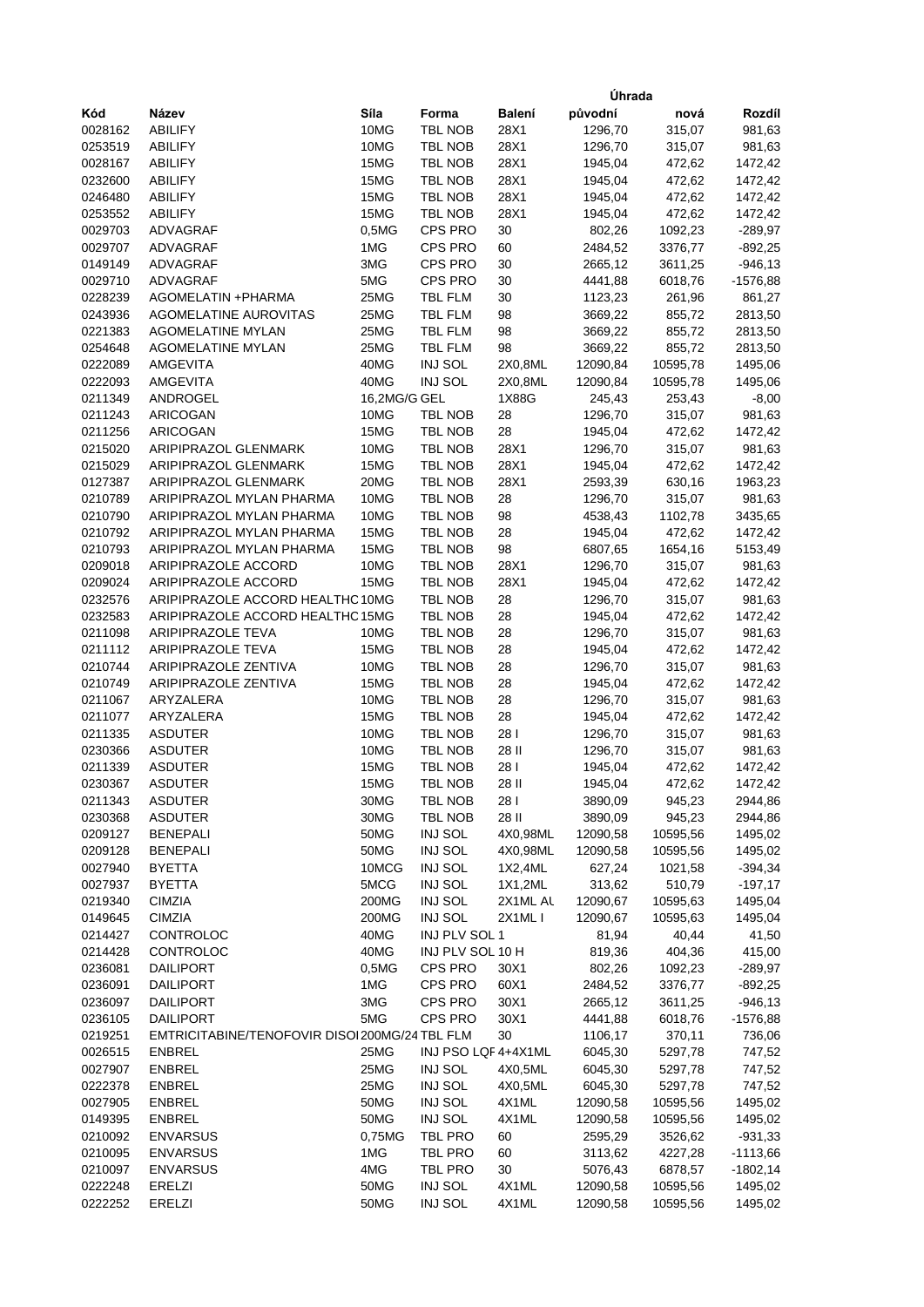| 0211294 | <b>EXPLEMED RAPID</b>                         | 10MG             | POR TBL DIS28         |           | 1296,70  | 315,07   | 981,63    |
|---------|-----------------------------------------------|------------------|-----------------------|-----------|----------|----------|-----------|
| 0211297 | <b>EXPLEMED RAPID</b>                         | 15MG             | POR TBL DIS28         |           | 1945,04  | 472,62   | 1472,42   |
| 0025483 | FABRAZYME                                     | 35MG             | INF PLV CSL1          |           | 76853,80 | 63406,93 | 13446,87  |
| 0235257 | FENTANYL MYLAN                                |                  | 100MCG/I TDR EMP      | 10        | 3877,95  | 2601,58  | 1276,37   |
| 0235264 | FENTANYL MYLAN                                |                  | 12MCG/H TDR EMP       | 10        | 465,35   | 325,20   | 140,15    |
| 0235271 | FENTANYL MYLAN                                |                  | 25MCG/H TDR EMP       | 10        | 969,49   | 650,40   | 319,09    |
| 0235278 | FENTANYL MYLAN                                |                  | 50MCG/H TDR EMP       | 10        | 1938,96  | 1300,79  | 638,17    |
| 0235285 | FENTANYL MYLAN                                |                  | 75MCG/H TDR EMP       | 10        | 2908,46  | 1951,19  | 957,27    |
| 0209370 | <b>FLIXABI</b>                                | 100MG            | INF PLV CSL 1         |           | 5862,11  | 5137,25  | 724,86    |
| 0207280 | <b>FUROLIN</b>                                | 100MG            | TBL NOB               | 30        | 174,59   | 244,16   | $-69,57$  |
|         |                                               |                  |                       |           |          |          |           |
| 0029199 | <b>GALVUS</b>                                 | 50MG             | TBL NOB               | 56        | 585,43   | 953,48   | $-368,05$ |
| 0176591 | <b>GECROL</b>                                 | 1MG              | CPS DUR               | 60        | 1927,21  | 2613,56  | $-686,35$ |
| 0031739 | <b>HELICID</b>                                | 40MG             | INF PLV SOL 1         |           | 81,94    | 40,44    | 41,50     |
| 0238194 | <b>HULIO</b>                                  | 40MG             | INJ SOL               | 2X0,8ML I | 12090,84 | 10595,78 | 1495,06   |
| 0238197 | <b>HULIO</b>                                  | 40MG             | INJ SOL               | 2X0,8ML I | 12090,84 | 10595,78 | 1495,06   |
| 0238195 | <b>HULIO</b>                                  | 40MG             | INJ SOL               | 6X0,8ML I | 36272,51 | 31787,34 | 4485,17   |
| 0238198 | <b>HULIO</b>                                  | 40MG             | INJ SOL               | 6X0,8ML I | 36272,51 | 31787,34 | 4485,17   |
| 0209097 | <b>HUMIRA</b>                                 | 40MG             | INJ SOL               | 2X0,4ML   | 12090,84 | 10595,78 | 1495,06   |
| 0210935 | <b>HUMIRA</b>                                 | 40MG             | INJ SOL               | 2X0,4ML I | 12090,84 | 10595,78 | 1495,06   |
| 0223021 | <b>HYRIMOZ</b>                                | 40MG             | INJ SOL               | 2X0,8ML I | 12090,84 | 10595,78 | 1495,06   |
| 0223024 | <b>HYRIMOZ</b>                                | 40MG             | INJ SOL               | 2X0,8ML I | 12090,84 | 10595,78 | 1495,06   |
| 0238431 | <b>IDACIO</b>                                 | 40MG             | INJ SOL               | 2X0,8ML   | 12090,84 | 10595,78 | 1495,06   |
|         |                                               |                  |                       |           |          |          |           |
| 0238432 | <b>IDACIO</b>                                 | 40MG             | INJ SOL               | 2X0,8ML   | 12090,84 | 10595,78 | 1495,06   |
| 0222421 | <b>IMRALDI</b>                                | 40MG             | INJ SOL               | 2X(1X0,8M | 12090,84 | 10595,78 | 1495,06   |
| 0222923 | <b>IMRALDI</b>                                | 40MG             | INJ SOL               | 2X(1X0,8M | 12090,84 | 10595,78 | 1495,06   |
| 0194340 | <b>INFLECTRA</b>                              | 100MG            | INF PLV CSL1          |           | 5862,11  | 5137,25  | 724,86    |
| 0194607 | <b>INVOKANA</b>                               | 100MG            | TBL FLM               | 100X1     | 4203,94  | 3556,18  | 647,76    |
| 0194605 | <b>INVOKANA</b>                               | 100MG            | TBL FLM               | 30X1      | 1261,18  | 1066,85  | 194,33    |
| 0162748 | <b>ISOPRINOSINE</b>                           | 500MG            | TBL NOB               | 100       | 773,45   | 702,14   | 71,31     |
| 0107676 | <b>ISOPRINOSINE</b>                           | 500MG            | TBL NOB               | 50        | 386,73   | 351,08   | 35,65     |
| 0028740 | JANUVIA                                       | 100MG            | TBL FLM               | 28        | 585,43   | 829,52   | $-244,09$ |
| 0028743 | JANUVIA                                       | 100MG            | TBL FLM               | 98        | 2048,98  | 2903,33  | $-854,35$ |
| 0224858 | <b>KETILEPT</b>                               | 100MG            | TBL FLM               | 90        | 1240,97  | 159,82   | 1081,15   |
| 0224863 | <b>KETILEPT</b>                               | 200MG            | TBL FLM               | 90        | 2099,37  |          |           |
|         |                                               |                  |                       |           |          | 319,62   | 1779,75   |
| 0116131 | <b>KETILEPT</b>                               | 300MG            | TBL FLM               | 30        | 828,56   | 159,80   | 668,76    |
| 0197761 | <b>KETILEPT PROLONG</b>                       | 200MG            | TBL PRO               | 30        | 851,48   | 106,54   | 744,94    |
| 0197766 | <b>KETILEPT PROLONG</b>                       | 300MG            | TBL PRO               | 30        | 852,31   | 159,80   | 692,51    |
| 0197771 | KETILEPT PROLONG                              | 400MG            | TBL PRO               | 30        | 853,14   | 213,07   | 640,07    |
| 0228262 | LAMEGOM                                       | 25MG             | TBL FLM               | 84        | 3145,05  | 733,47   | 2411,58   |
| 0211025 | <b>LEMILVO</b>                                | 10MG             | TBL NOB               | 28        | 1296,70  | 315,07   | 981,63    |
| 0242674 | <b>LEMILVO</b>                                | 10MG             | TBL NOB               | 28        | 1296,70  | 315,07   | 981,63    |
| 0211031 | <b>LEMILVO</b>                                | 15MG             | TBL NOB               | 28        | 1945,04  | 472,62   | 1472,42   |
| 0242681 | <b>LEMILVO</b>                                | 15MG             | TBL NOB               | 28        | 1945,04  | 472,62   | 1472,42   |
| 0070498 | <b>MACMIROR</b>                               | 200MG            | TBL OBD               | 20        | 77,60    | 217,04   | $-139,44$ |
| 0218109 | MIFLONID BREEZHALER                           |                  | 200MCG INH PLV CPS 60 |           | 224,51   | 94,23    | 130,28    |
| 0019373 | <b>NEBIDO</b>                                 | 1000MG/4 INJ SOL |                       | 1X4ML     | 723,06   | 746,63   | $-23,57$  |
| 0199683 |                                               | 1000MG/4 INJ SOL |                       |           |          |          |           |
|         | <b>NEBIDO</b>                                 |                  |                       | 1X4ML     | 723,06   | 746,63   | $-23,57$  |
| 0223476 | <b>NEBIDO</b>                                 | 1000MG/4 INJ SOL |                       | 1X4ML     | 723,06   | 746,63   | $-23,57$  |
| 0223477 | <b>NEBIDO</b>                                 | 1000MG/4 INJ SOL |                       | 1X4ML     | 723,06   | 746,63   | $-23,57$  |
| 0138217 | <b>NOLPAZA</b>                                | 40MG             | INJ PLV SOL 1         |           | 81,94    | 40,44    | 41,50     |
| 0033946 | NUTRICOMP DRINK PLUS BANAN                    |                  | POR SOL               | 4X200ML   | 129,51   | 155,96   | $-26,45$  |
| 0033947 | NUTRICOMP DRINK PLUS ČOKOLÁDA                 |                  | POR SOL               | 4X200ML   | 129,51   | 155,96   | $-26,45$  |
| 0033974 | NUTRICOMP DRINK PLUS FIBRE BROSKEV, I POR SOL |                  |                       | 4X200ML   | 137,64   | 181,88   | $-44,24$  |
| 0033972 | NUTRICOMP DRINK PLUS FIBRE ČOKOLÁDA POR SOL   |                  |                       | 4X200ML   | 137,64   | 181,88   | $-44,24$  |
| 0033973 | NUTRICOMP DRINK PLUS FIBRE KÁVA               |                  | POR SOL               | 4X200ML   | 137,64   | 181,88   | $-44,24$  |
| 0033975 | NUTRICOMP DRINK PLUS FIBRE MIX                |                  | POR SOL               | 24X200ML  | 825,81   | 1091,25  | $-265,44$ |
| 0033971 | NUTRICOMP DRINK PLUS FIBRE VANILKA            |                  | POR SOL               | 4X200ML   | 137,64   | 181,88   | $-44,24$  |
|         | NUTRICOMP DRINK PLUS JAHODA                   |                  | POR SOL               | 4X200ML   | 129,51   |          | $-26,45$  |
| 0033948 |                                               |                  |                       |           |          | 155,96   |           |
| 0217544 | NUTRICOMP DRINK PLUS MIX                      |                  | POR SOL               | 24X200ML  | 777,04   | 935,77   | $-158,73$ |
| 0033949 | NUTRICOMP DRINK PLUS VANILKA                  |                  | POR SOL               | 4X200ML   | 129,51   | 155,96   | $-26,45$  |
| 0217133 | NUTRICOMP DRINK 2,0 KCAL FIBRE ČOKOLÁ POR SOL |                  |                       | 4X200ML   | 176,46   | 233,17   | $-56,71$  |
| 0217136 | NUTRICOMP DRINK 2,0 KCAL FIBRE MIX            |                  | POR SOL               | 24X200ML  | 1058,74  | 1399,04  | $-340,30$ |
| 0217134 | NUTRICOMP DRINK 2,0 KCAL FIBRE MLÉČNÝ POR SOL |                  |                       | 4X200ML   | 176,46   | 233,17   | $-56,71$  |
| 0217135 | NUTRICOMP DRINK 2,0 KCAL FIBRE TŘEŠEŇ POR SOL |                  |                       | 4X200ML   | 176,46   | 233,17   | $-56,71$  |
| 0136811 | <b>OMEPRAZOL OLIKLA</b>                       | 40MG             | INF PLV SOL 1         |           | 81,94    | 40,44    | 41,50     |
| 0136831 | <b>OMEPRAZOL OLIKLA</b>                       | 40MG             | INF PLV SOL 10        |           | 819,36   | 404,36   | 415,00    |
| 0238103 | <b>OMEPRAZOL OLIKLA</b>                       | 40MG             | INF PLV SOL 50        |           | 4096,78  | 2021,80  | 2074,98   |
|         |                                               |                  |                       |           |          |          |           |